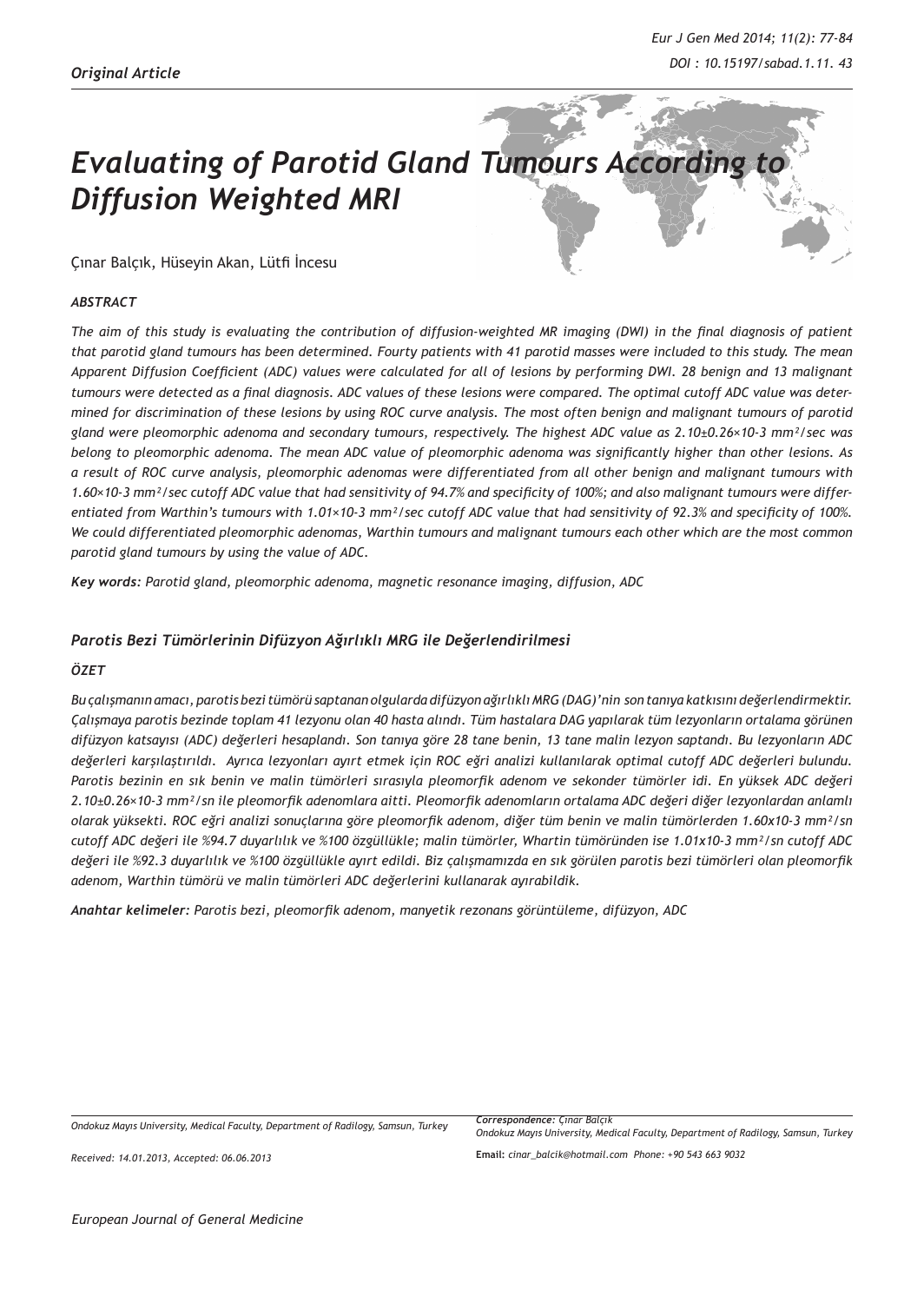## **INTRODUCTION**

Magnetic resonance imaging (MRI) has been sensitized to the microscopic motions of water molecules on the tissue by means of technological developments, so diffusion weighted MRI (DWI) has been started to perform. Thus, the density and motion of water molecules on the tissue might be evaluated and water balance between intracellular and extracellular compartment might be showed. The apparent diffusion coefficient (ADC) of lesions has been calculated by DWI and the diffusion could be calculated quantitatively by means of acquired ADC values. The ADC specifies special diffusion capacity of a biological tissue (1,2). In the previous studies, direct relationship between ADC value and tumor cellularity was showed. Initially, this feature has invented an application area in the differantial diagnosis of the intracranial masses. Then, extended application area including head-neck (3,4,5), breast (6), vertebral column (7), musculoskletal system (8), abdomen and pelvis (9) were appeared in the subsequent years.

In this study, we aimed to calculate ADC values for differentiation of the lesions as benign or malignant and classification benign ones themselves in the patient that parotid gland tumors has been determined.

## **MATERIALS AND METHODS**

## *Subjects*

Forty patients with parotid gland tumor of whom DWI had been performed were investigated retrospectively by use of our hospital database. After the approval from the local ethics commitee of our hospital.

## *Conventional MRI Protocol*

Routine parotid gland MRI was performed by using a 1.5 T magnetik rezonans imager (Siemens Magnetom Symphony Quantum, Erlangen, Germany) with a head coil. Routine examination sequences were consist of T1 weighted TSE axial (TR / TE: 445 ms / 11 ms, thickness: 5 mm, FOV: 230 mm, matrix 157 x 256, avarage: 2), T2 weighted TSE axial (TR / TE: 4480 ms / 108 ms, thickness: 5 mm, FOV: 230 mm, matrix 199 x 384, avarage: 2), T2 weighted TSE coronal with fat suppression (TR / TE: 4460 ms / 103 ms, thicness: 4 mm, FOV: 279 mm, matrix 144 x 256, avarage: 2), T1 weighted TSE with fat suppression and intravenous contrast axial and coronal (TR / TE: 557 ms / 15 ms, thickness: 4 mm, FOV: 280 mm, matrix 192 x 256, avarage: 1).

## *Diffusion Weighted MRI Protocol*

DWI had been performed before enhanced imagings. The b values were 0, 500 and 1000 s/mm². The technical parameters were TR / TE: 3400 ms / 94 ms, thickness: 5 mm, FOV: 230 mm, matrix: 128 x 128, bandwith: 1346 Hz / pixel, avarage: 3, scan time: 76 s, distance factor 30%. DWI sequences were obtained by using diffusion sensitive gradients to axial projection SSEP-SE T2 on three directions  $(x,y,z)$  with different b values  $(0,$ 500 and 1000 s/mm²). While the initial series on imaging group of sequence obtained from EP-SE T2 (b=0, no diffusion gradient), subsequent two series arise from images that performed diffusion sensitive gradients with the b value 500 s/mm<sup>2</sup> and b value 1000 s/mm<sup>2</sup> on x, y, z directions to the initial series. Isotropic images were composed of images that multiplied by two and got cubic root of measured signal intensity on x, y, z directions which were created by equipment. The ADC maps relating to isotropic images of b value 500 s/mm² and 1000 s/mm² were constituted by equipment automatically and ADC value of all lesions were measured from these maps.

## *Image Analysis*

All DWI groups were tranferred work station (Leonardo konsol, software version 2.0; Siemens; GERMANY) to get ADC measurement. Before the ADC measurment had been performed, the location of the lesions were detected by analysing DWI which obtained b value 500 s/ mm² and 1000 s/mm². Moreover, restricted or increased areas on the lesion were detected by qualitatively analysed ADC maps. The ADC measurings were performed by regio of interested in (ROI) that had been located on each parotid lesion at the ADC maps. ROI was circular and the surface area was 0.7 cm² for each lesion. The ADC measures were performed from homogeneous solid regions that had restricted diffusion area; if not performed from solid regions that had increased diffusion area. If the lesions had heterogeneous structure, the measurements were performed from solid areas (which determined on conventional sequences and/or enhanced areas on sequences with contrast media).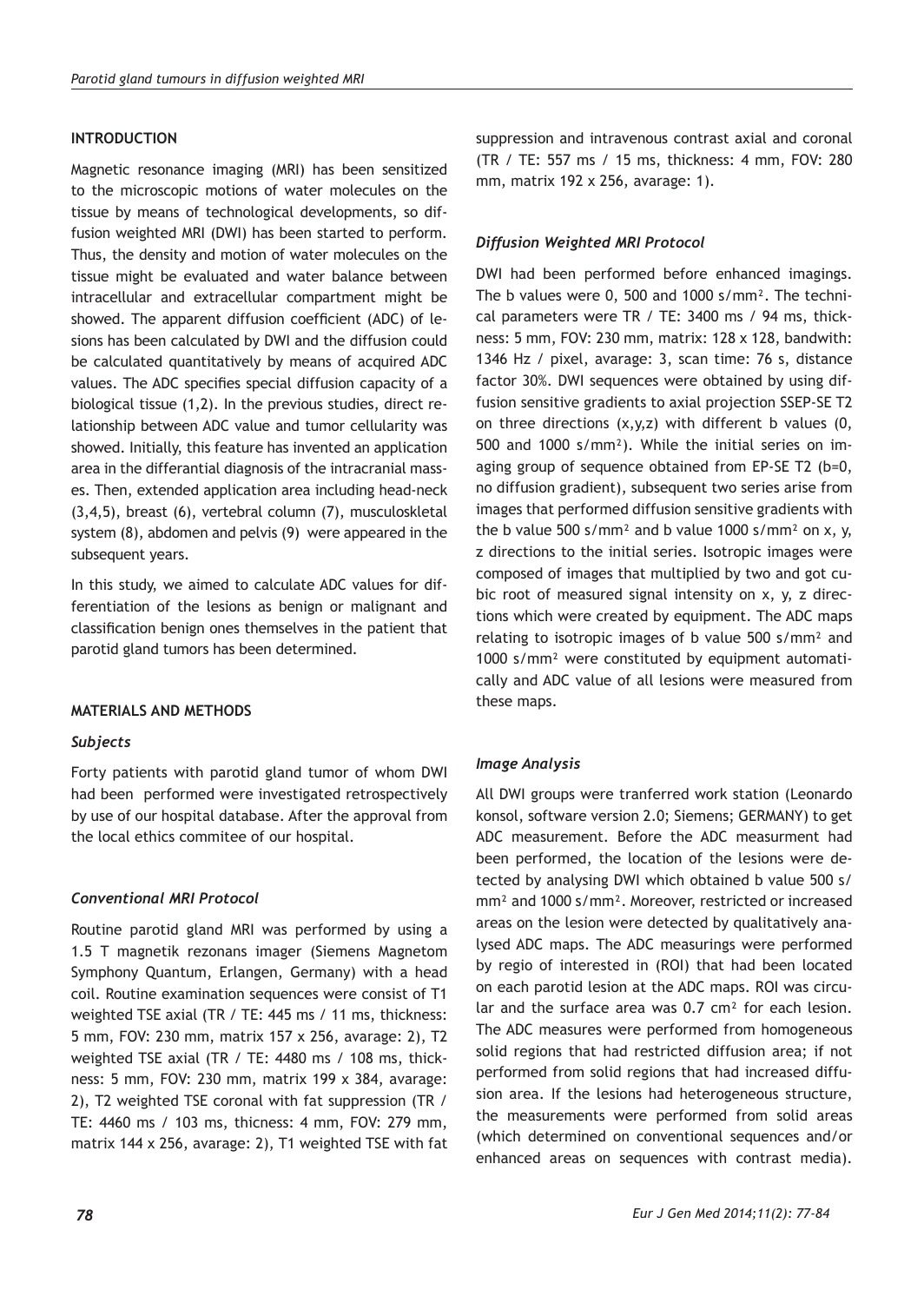Besides, the ADC measurements were obtained from the sites of cystic necrotic regions which tumours had.

#### *Statistical Analysis*

The parotid gland tumors were classificated as benign or malignant masses. Additionally, all benign lesions were classificated among themselves according to the final diagnosis too. All statistical analyses were performed with the Statistical Package for Social Sciences, 15.0 (SPSS). Age and ADC values were showed as "mean ± standard deviation (SD)". The groups which wanted to compare the variabilities was classified as "benign or malignant lesion", "subtypes of benign lesion" and "pleomorphic adenoma, Warthin's tumor or malignant lesion". For ADC value, Kruskal Wallis test was used for comparisons of within majority groups and Mann-Whitney U test was used for comparisons of dual group. The optimal cutoff ADC value was determined for discriminating pleomorphic adenoma from all benign and malignant tumours; malignant tumours from Warthin's tumours by using ROC curve analysis.



*Figure 2. 54 years old female patient. There is a mass on superficial lobe of right parotid gland had pronounced lobulated contour but mostly well defined; intense enhancing on coronal and axial enhanced image (F,C). Nevermore, the irregular contour on anterior wall of the lesion (arrows) causes malignancy suspection (D, E). The hyperintecity on DWI (G) is because of T2 shine-through. ADC value of lesion was calculated as 2.1 × 10-3 mm²/sec on the ADC map (H). The irregular contour on anterior wall of the lesion that recognised as pleomorphic adenoma with histopathologically was reported as capsule invasion.*



*Figure 1. ADC value of pleomorphic adenoma, Warthin's tumour and malignant lesions. a) ADC value of group 1 is significantly higher than group 2 (p<0.001) and group 3 (p<0.001). b) ADC value of group 3 is significantly higher than group 2 (p=0.001)*

The sensitivity, the specificity and the area under curve were calculated with confidence interval (CI) of 95% for DWI. p<0.05 was considered to indicate statistical significance.

## **RESULTS**

Total 41 parotid gland masses in the 40 patients (22 females, 18 males; age ranging between 16–85 years; mean age,  $51.5 \pm 19.1$  years) were included to this study. Six of these had been diagnosed by histopathological examination of fine needle aspiration biopsies (FNAB), 33 surgical biopsies and one incisional biopsy was examined. One mass (lipoma) had been diagnosed via pathognomonic MRI and CT features.

Pathological diagnosis of these lesions were pleomor-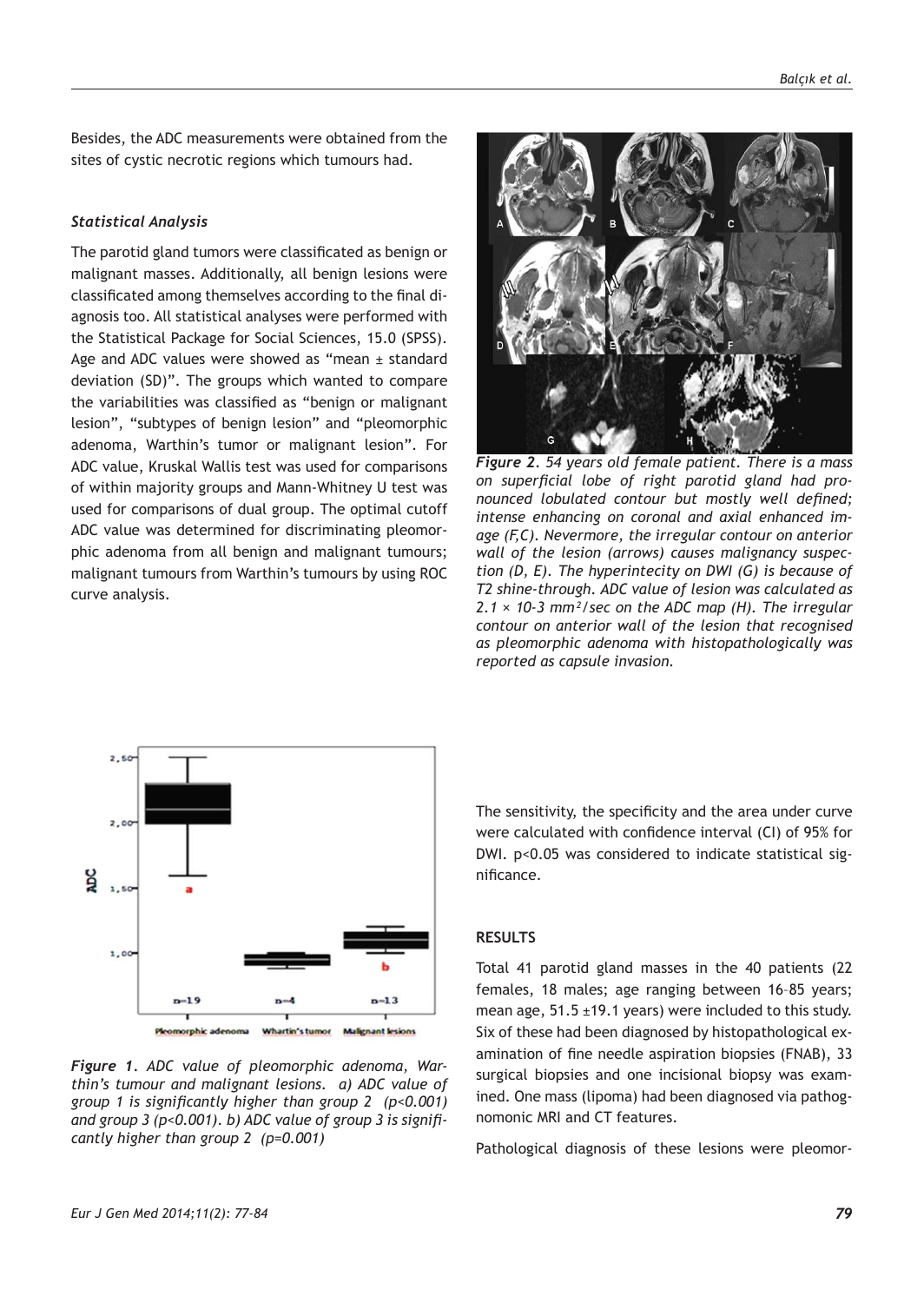

*Figure 3. 67 years old female patient with pleomorphic adenoma (A,B) and 69 years old female patient with carcinoma ex pleomorphic adenoma. The carcinoma ex pleomorphic adenoma is shown restricted diffusion that characterized by signal features of slightly hyperintense on diffusion weighted image (C), pronounced hypointense on ADC map (D). The ADC value of lesion was calculated as 1.2 × 10-3 mm²/sec. The ADC value of pleomorphic adenoma was calculated as 2.5 × 10-3 mm²/sec that obtained with ADC map (B).*



*Figure 4. The Warthin's tumour (A,B) and mucoepidermoid carcinoma (C,D) are shown restricted diffusion samples. The ADC values were calculated as 0.88 × 10- 3 mm²/sec on first patient, 1.02 × 10-3 mm²/sec on second one.*

phic adenoma (Figure 2, 3a and 3b), Warthin's tumor (Figure 4a, 4b), basal cell adenoma, dermoid cyst, cyst that was full of keratinized material, lipoma, mucoepidermoid carcinoma (Figure 4c, 4d), adenoid cystic carcinoma, carcinoma of the salivary duct, adenocarcinoma, carcinoma ex-pleomorphic adenoma (Figure 3c and 3d), squamous cell carcinoma and secondary tumours. While, the most common benign parotid gland lesion was pleomorphic adenoma, secondary tumours were the most determined lesions within the malignant tumors.

No sex differences were found within 41 benign or malignant lesions. Mean age of malignant lesions was significantly higher than benign ones (p=0.038). The mean ADC value of benign lesions was measured as 1.74±0.58  $x$  10-3 mm<sup>2</sup>/sec, malignant ones was  $1.13\pm0.13$  x 10-3 mm²/sec and the mean ADC values of benign lesions were significantly higher than malignant lesions  $(p=0.006)$ .

Total 28 benign lesions were classified to subtypes and ADC values of them were compared (table 1). There was no significant difference in the case of age between the groups. Sex distribution and ADC values were significantly different (p=0.024 and p=0.001, respectively).

Dual group comparisons were performed after saw that there was difference between benign lesions's subtypes as to ADC values. As to this, the mean ADC values of pleomorphic adenomas were significantly higher than Warthin's tumors (p<0.001), basal cell adenomas (p=0.010), cystic lesions (p=0.010). There were not significantly difference between dual group comparisons except these.

Because of malignant lesion types had less number, they were not compared among themselves, the ADC values that belonging to each group were showed on Table 2.

In the dual comparisons were performed between pleo-

|                            | Sex (M/F) | Age             | <b>ADC</b>      |
|----------------------------|-----------|-----------------|-----------------|
| Pleomorphic adenoma (n=19) | 6/13      | $45.9 \pm 21.3$ | $2.10\pm0.26$   |
| Warthin's tumor (n=4)      | 4/0       | $55.0+6.8$      | $0.94 \pm 0.05$ |
| Basal cell adenoma (n=2)   | 2/0       | $47.0 + 0.0$    | $1.29 \pm 0.04$ |
| Dermoid cyst or            |           |                 |                 |
| high density cyst $(n=2)$  | 0/2       | $45.5 \pm 13.4$ | $0.85 \pm 0.03$ |
| Lipoma $(n=1)$             | 0/1       | 47.0            | 0.80            |
| P                          | 0.024     | 0.943           | 0.001           |

ADC=Apparent diffusion coefficient (x 10-3 mm<sup>2</sup>/s  $\pm$  SD)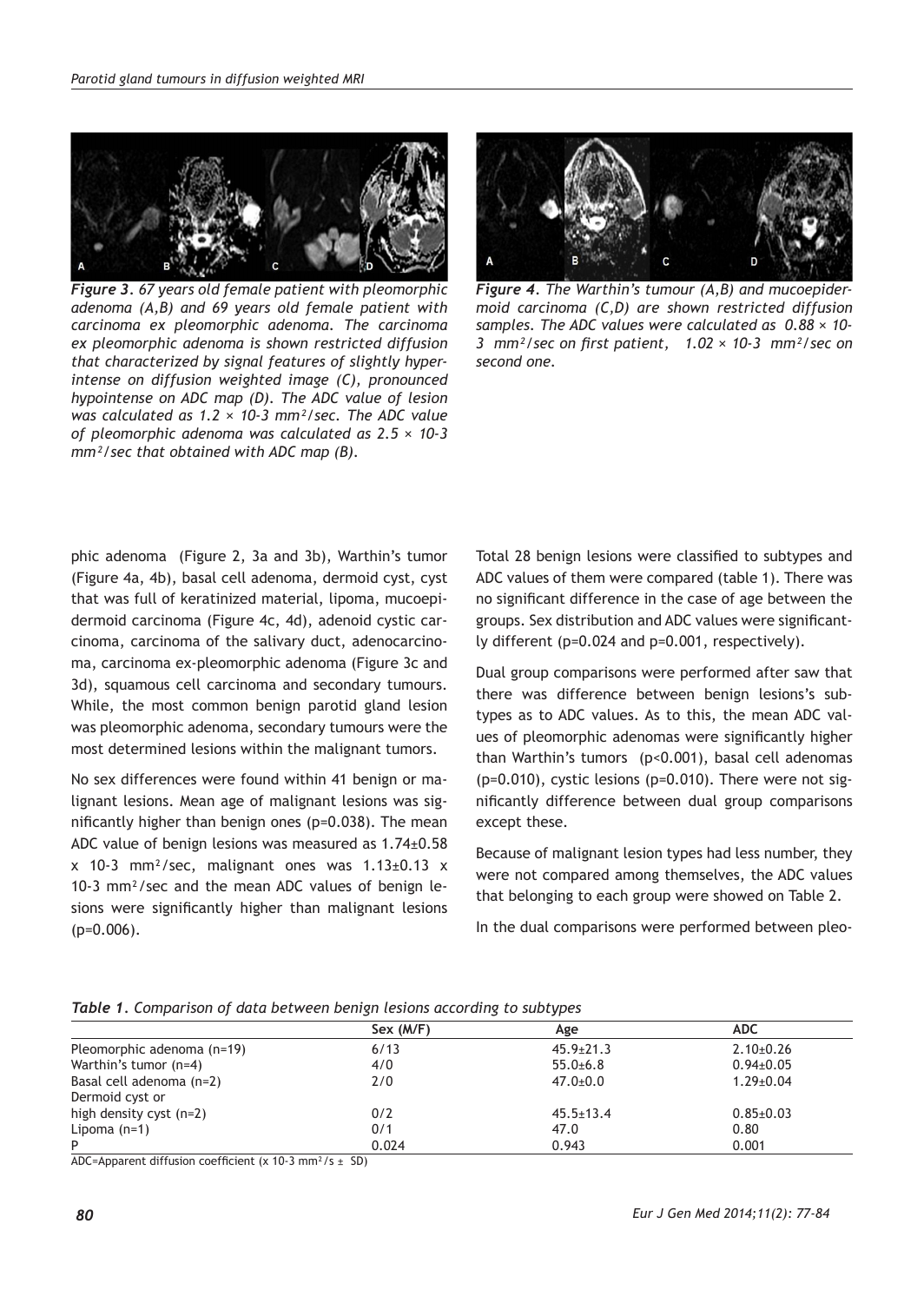| <b>Number</b> | <b>ADC</b>      |
|---------------|-----------------|
|               | 1.02            |
|               | 1.53            |
|               | 1.03            |
|               | 1.00            |
|               | $1.14 \pm 0.09$ |
|               | $1.11 \pm 0.02$ |
|               |                 |
|               | 1.09            |
|               | $1.15 \pm 0.00$ |
|               | 1.10            |
|               |                 |

*Table 2. ADC values of malignant parotid gland tumors* 

ADC=Apparent diffusion coefficient ( $\times$  10-3 mm<sup>2</sup>/s  $\pm$  SD)

morphic adenoma (group 1), Warthin's tumour (group 2) and malignant tumours (group 3). The ADC values of the pleomorphic adenoma were significantly higher than malignant tumours (p<0.001) or Warthin's tumors (p=0.001). The ADC values of malignant tumours were significantly higher than Warthin's tumors (p=0.001) (Figure 1).

The optimal cutoff ADC values were determinated by using ROC curve analysis. Accordingly, the pleomorphic adenomas were differentiated from all other benign and malignant tumours with  $1.60 \times 10^{-3}$  mm<sup>2</sup>/sec cutoff ADC value that had sensitivity of 94.7% (18/19, 95% CI) and specificity of 100% (22/22, 95% CI). The pleomorphic adenomas were differentiated from Warthin's tumours with 1.60  $\times$  10-3 mm<sup>2</sup>/sec cutoff ADC value that had sensitivity of 94.7% (18/19, 95% CI) and specificity of 100% (4/4, 95% CI). And also the pleomorphic adenomas were differentiated from malignant tumours with 1.60 × 10-3 mm²/sec cutoff ADC value that had sensitivity of 94.7% (18/19, 95% CI) and specificity of %100 (13/13, %95 CI); the malignant tumours were differentiated from Warthin's tumours with  $1.01 \times 10^{-3}$  mm<sup>2</sup>/sec cutoff ADC value that had sensitivity of 92.3% (12/13, 95% CI) and specificity of 100% (4/4, 95% CI).

#### **DISCUSSION**

Not only distinguishing between benign or malignant lesions but also determining the definite histological subtypes of primary tumours of parotid gland is so important for the selection of appropriate surgical approach preoperatively. While the risk for recurrence in Warthin's tumors which treated by surgically is approxi-

mately 2%, the risk for local recurrence in pleomorphic adenomas which treated in the same manner was reported as approximately 85% (10). Additionally, surgical treatment of pleomorphic adenomas have to be more agresive because of the risk of malignant transformation. In many cases, probability of relapsing and necessity of determining the relationship between mass and facial nerve, would be imminent to the diagnostic imaging methods for making treatment method definite and modifing surgical approach (11).

Recently, with some techniques based on MRI that is commonly used in the diagnosis of parotid gland tumors and which has advantages such as excellent soft tissue resolution, multiplanar imaging ability, not included xray that is harmful to the health had been evaluated for distinguishing between benign and malignant parotid gland tumors. The morphological evaluation of the tumors and staging the diseases are most important utility of MRI that as a noninvasive technique contrast to the fine needle aspiration biopsy (FNAB). However, distinguishing between benign or malignant parotid gland tumours was described as 'difficult' by conventional MRI (12,13). Besides, distinguishing of many benign and malignant lesions by FNAB had been reported as difficult, even imposible (14,15). King et al. tested proton magnetic resonance spectroscopy imaging (1H-MRS) to make differential diagnosis for parotid gland tumors (16). However, 1H-MRS couldn't be performed in small tumors because of the risk of contaminating the signals by adjacent structures. As a result of recent studies, the DWI which is the techniques based on MRI, seems having the highest potential to detect different histologic subtypes of parotid gland tumors noninvasively (17-21).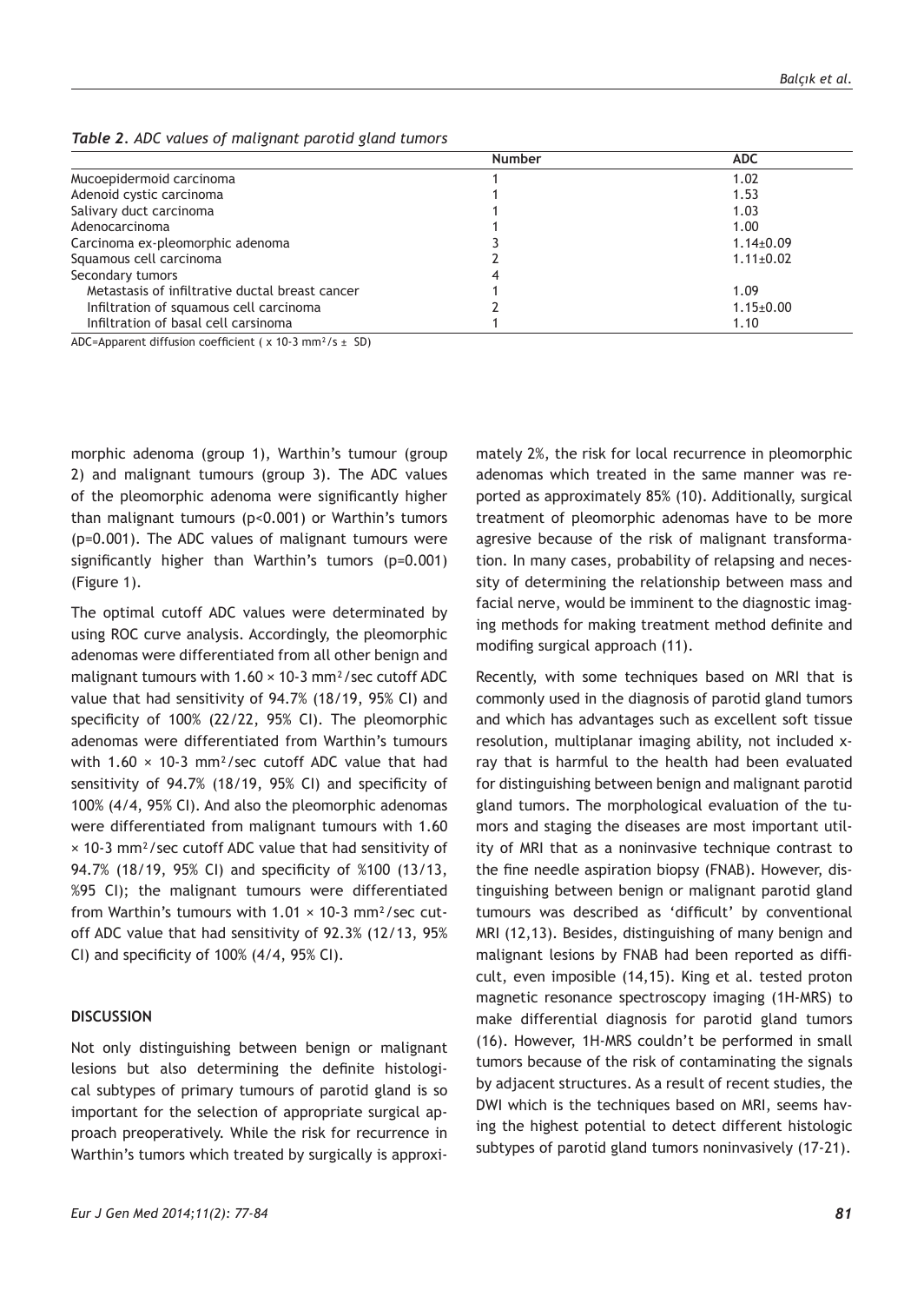ADC value is affected by morphology of tumour including ratio of nucleus/cytoplasm and cellular density (22) and an inverse correlation between the ADC value and tumor cellularity has been shown in experimental models, and this has been clinically validated (23-25). The studies that compare ADC values and histopathological results strongly show that denser cellularity is interested in restricted diffusion. However, features of extracellular compartman except cellularity affect to the ADC values too. As a result, tissue contrast of tumour is mostly affected by degenerative alterations in interstial tissue such as the degree of differentiation of tumor cells, presence or absence of necrosis and cystic component, myxomatos alterations and also diversity of tumor tissue components. Motoori et al. reported the importance of the distinction of myxoid tissue by MRI to differentiate between pleomorphic adenoma and malignant tumor (26).

Besides, in another study, they also reported that the high ADC values in pleomorphic adenomas were related to myxoid and/or chondroid matrix (20). At the same time, the highest ADC value had been determined at pleomorphic adenomas in the parotid gland tumours. In many reports that ADC values had been calculated, it is mentioned that calculation of ADC values might be helpful for differantiating parotid gland tumours (17-21).

In this study, we found that highest ADC values belong to pleomorphic adenoma including myxoid and/or chondroid matrix  $(2.10 \pm 0.26 \times 10^{-3} \text{ mm}^2/\text{sec})$ . The mean ADC values of pleomorphic adenomas were significantly higher than that of Warthin's tumors, basal cell adenomas and cystic lesions in our study. And also ADC values of the patients who have pleomorphic adenoma were significantly higher than the malignant one.

Additionally, we could differentiate pleomorphic adenoma from other all benign/malignant tumours, just Warthin's tumours and just malignant tumours in high sensitivity and specifity with cutoff ADC values that were determined by using ROC curve analysis for characterizating of parotid gland tumours. The cutoff ADC value for distinguishing the pleomorphic adenoma from these parotid masses was  $1.60 \times 10^{-3}$  mm<sup>2</sup>/sec, with sensitivity of 94.7% (18/19, 95% CI) and specifity of 100% (22/22, %95 CI). Thus, the ADC values of pleomorphic adenomas were not overlapped with nearest ADC value of benign or malignant tumour. The ADC values that over this result were shown consistency with histopathological results. As a result of our study, the most seen parotid gland mass was pleomorphic adenoma that was similar to the literature.

The morphologic features of Wathin's tumor mimic malignant tumors (27). In a study performed by Ikeda et al. (28), ADC values of Warthin's tumors (0.96  $\pm$  0.13  $\times$ 10-3 mm²/sec) were significantly lower than malignant lesions (1.19  $\pm$  0.19  $\times$  10-3 mm<sup>2</sup>/sec ). However, ADC value of Warthin's tumors (0.72  $\times$  10-3 mm<sup>2</sup>/s - 1.17  $\times$ 10-3 mm²/s) show variability as overlapping malignant ones (0.79 × 10-3 mm²/s - 1.65 × 10-3 mm²/s). Yerli et al. reported that ADC values of Warthin's tumor  $(0.97 \pm 1)$ 0.16× 10-3 mm²/sec) didn't have significant difference with malignant lesions  $(0.97 \pm 0.16 \times 10^{-3} \text{ mm}^2/\text{sec})$  in a similar study (29). But, they had been thought that this is related to having large number of lymphoma. Furthermore, Yerli at al. reported that the combination of MRI and DWI with ADC calculation might have a similar diagnostic value for determining specific histological types when compared with FNAB in else study (30).

In the results of our study, ADC values of Warthin's tumor were  $0.94 \pm 0.05 \times 10^{-3}$  mm<sup>2</sup>/sec that supported to the studies that was performed by Ikeda et al. and Yerli et al. ADC values of Warthin's tumours  $(0.88 \times 10^{-3} \text{ mm}^2)$ sec - 1.0  $\times$  10-3 mm<sup>2</sup>/sec) were varied by not overlapping with ADC values of malignant tumors  $(1.03 \times 10^{-3})$  $mm<sup>2</sup>/s - 1.53 \times 10-3 mm<sup>2</sup>/s)$  similar to that was reported by Ikeda et al. And also the ADC values of Warthin's tumours were invented as significantly lower than malignant tumors in our study. In contrast to the literature, we could differentiate Warthin's tumour from malignant tumours by measuring ADC values that was similar to the pleomorphic adenoma. There were 4 Warthin's tumor in our study and we thought that our study has to be supported by further studies with larger populations.

In the previous studies that was reported by Ikeda (28) and Yerli et al. (29), ADC values for malignant tumours were reported as  $1.19 \pm 0.19 \times 10^{-3}$  mm<sup>2</sup>/sec and 1.04  $\pm$  0.35  $\times$  10-3 mm<sup>2</sup>/sec, respectively. Making definitive diagnosis is not possible in everytime just with conventional MRI sequences and the ADC values alone are not sufficient to differentiate benign from malignant salivary gland tumors (30,31).

Because of the small number of types of malignant lesion in our study, they were not compared among themselves according to the ADC values and there was a pronouced overlapping between ADC values. The mean ADC values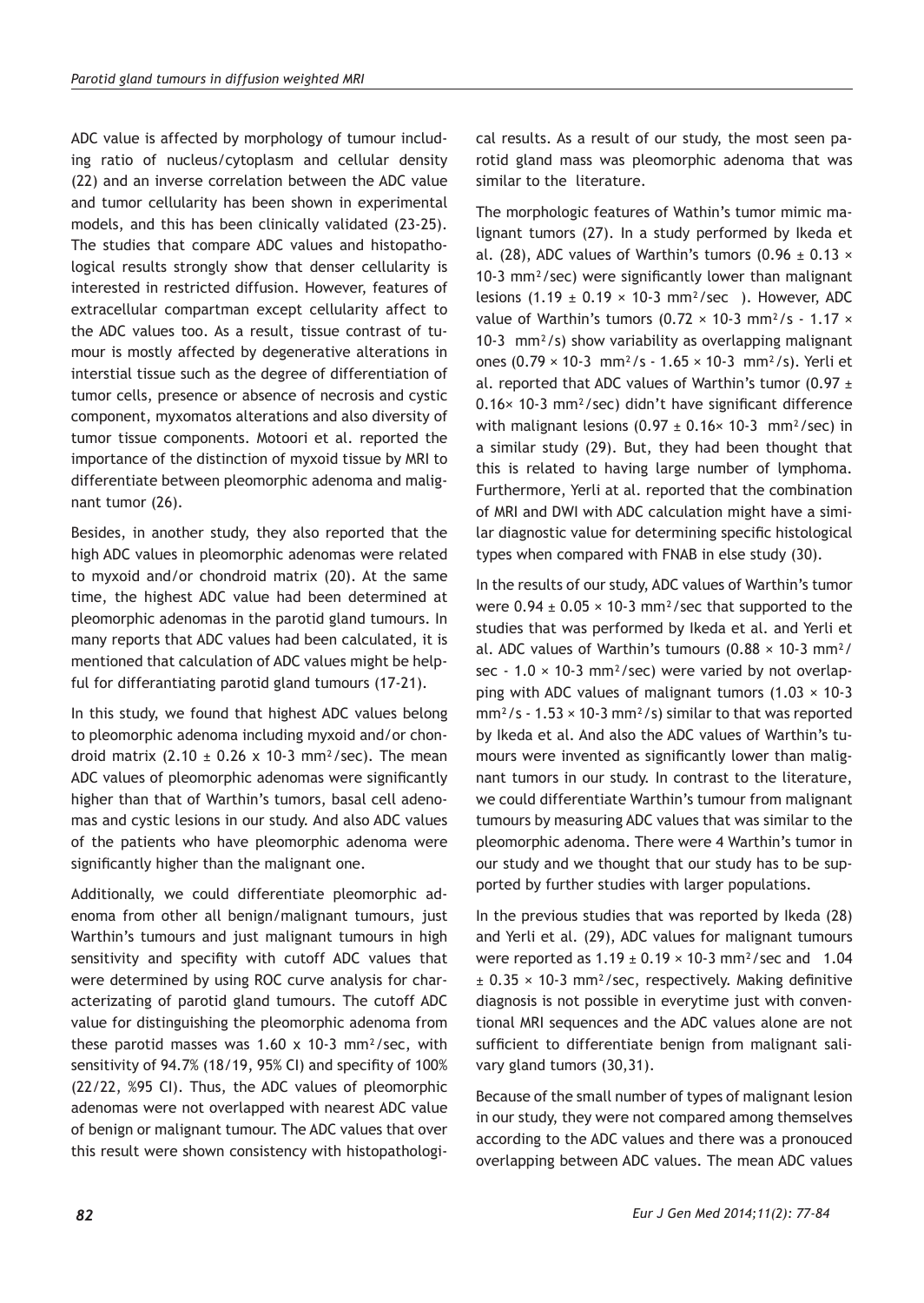of malignant tumours in our study was  $1.13 \pm 0.13 \times 10^{-3}$ mm²/sec; and also the ADC value range was changed between  $1.02 \times 10^{-3}$  mm<sup>2</sup>/sec and  $1.15 \times 10^{-3}$  mm<sup>2</sup>/sec when we excluded the adenoid cystic carsinoma that had high ADC value. The mean ADC values of malignant tumours were significantly lower than pleomorphic adenoma and significantly higher than Warthin's tumors in our study. Malignant parotid tumours were distinguished from Warthin's tumour by cutoff ADC value as 1.01 x 10-3 mm²/sec, with sensitivity of 92.3% (12/13, 95% CI) and specifity of 100% (4/4, 95% CI) according to ROC curve analysis.We found that the most common malignant parotid tumour was secondary tumours different from the literature.

Although the variety of malignant tumour subgroups was enough in our study, the number of each one was still limited. However parotid gland tumours are uncommon. Although we reached similar results in our examination like many previous studies, the main limitation of our study was the presence of insufficient number of tumours particularly in malignant tumours and Warthin's tumour. Therefore, the ADC values for each subtypes of parotid gland tumours may show variability if the further studies can be executed with a large number of patients.

In conclusion, with ADC values, we differentiated pleomorphic adenomas, Warthin tumours and malignant tumours each other which are the most often parotid gland tumours. The calculation ADC values supply a helpful tool for making differential diagnosis of parotid gland tumours. But, the DWI that doesn't inform enough anatomical knowledge has to be performed together with routine MRI sequences combined with morphological analysis.

#### *REFERENCES*

- *1. Le Bihan D, Breton E, Lallemand D, Aubin ML, Vignaud J, Laval-Jeantet M. Separation of diffusion and perfusion in intravoxel incoherent motion MR imaging. Radiology 1988; 168: 497–505.*
- *2. Herneth AM, Guccione S, Bednarski M. Apparent diffusion coefficient: a quantitative parameter for in vivo tumor characterization. Eur J Radiol 2003; 45: 208-13.*
- *3. Batori M, Mariotta G, Giovannone G, Casella G, Casella MC. Warthin's tumor of parotid gland: treatment of a retroneural lesion by enucleation. Eur Rev Med Pharmacol Sci 2002; 6: 105–11.*
- *4. Zhang Y, Chen J, Shen J, Zhong J, Ye R, Liang B. Apparent*

*diffusion coefficient values of necrotic and solid portion of lymph nodes: differential diagnostic value in cervical lymphadenopathy. Clin Radiol. 2013; 68(3): 224-31.*

- *5. Chawla S, Kim S, Dougherty L, et al. Pretreatment diffusion-weighted and dynamic contrast-enhanced MRI for prediction of local treatment response in squamous cell carcinomas of the head and neck. AJR Am J Roentgenol 2013; 200(1): 35-43.*
- *6. Baltzer PA, Benndorf M, Dietzel M, Gajda M, Camara O, Kaiser WA. Sensitivity and specificity of unenhanced MR mammography (DWI combined with T2-weighted TSE imaging, ueMRM) for the differentiation of mass lesions. Eur Radiol 2010; 20: 1101-10.*
- *7. Öztekin O, Ozan E, Hilal Adıbelli Z, Ünal G, Abali Y. SSH-EPI diffusion-weighted MR imaging of the spine with low b values: is it useful in differentiating malignant metastatic tumor infiltration from benign fracture edema? Skeletal Radiol 2009; 38: 651-8.*
- *8. Nagata S, Nishimura H, Uchida M, Hayabuchi N. Diffusionweighted MR Imaging in Musculoskeletal Radiology. Japanisch-Deutsche Medizinische Berichte 2005; 50: 640-51.*
- *9. Koh DM, Collins DJ. Diffusion-weighted MRI in the body: applications and challenges in oncology. Am J Roentgenol 2007; 188: 1622–35.*
- *10. Donovan DT, Conley JJ. Capsular significance in parotid tumor surgery: reality and myths of lateral lobectomy. Laryngoscope 1984; 94: 324–9.*
- *11. Friedman M, Rice DH, Spiro RH. Difficult decisions in parotid surgery. Otolaryngol Clin North Am 1986; 19: 637-45*
- *12. Joe VQ, Westesson PL. Tumors of the parotid gland: MRimaging characteristics of various histologic types. AJR Am J Roentgenol 1994; 163: 433–8.*
- *13. Takashima S, Sone S, Takayama F, et al. Assessment of parotid masses: which MR pulse sequences are optimal? Eur J Radiol 1997; 24: 206–15.*
- *14. Das DK, Petkar MA, Al-Mane NM, Sheikh ZA, Mallik MK, Anim JT. Role of fine needle aspiration cytology in the diagnosis of swellings in the salivary gland regions: a study of 712 cases. Med Princ Pract 2004; 13: 95–106.*
- *15. Behzatoğlu K, Bahadir B, Kaplan HH, Yücel Z, Durak H, Bozkurt ER. Fine needle aspiration biopsy of the parotid gland. Diagnostic problems and 2 uncommon cases. Acta Cytol 2004; 48: 149–54.*
- *16. King AD, Yeung DK, Ahuja AT, et al. Salivary gland tumors at in vivo proton MR spectroscopy. Radiology 2005; 237: 563–9.*
- *17. Eida S, Sumi M, Sakihama N, Takahashi H, Nakamura T. Apparent diffusion coefficient mapping of salivary gland tumors: prediction of the benignancy and malignancy. AJNR Am J Neuroradiol 2007; 28: 116–21.*
- *18. Habermann CR, Gossrau P, Graessner J, et al. Diffusionweighted echo-planar MRI: a valuable tool for differentiating primary parotid gland tumors? Rofo 2005; 177: 940–5.*
- *19. Yoshino N, Yamada I, Ohbayashi N, et al. Salivary glands and lesions: evaluation of apparent diffusion coefficients with split-echo diffusion-weighted MR imaging--initial results. Radiology 2001; 221: 837–42.*